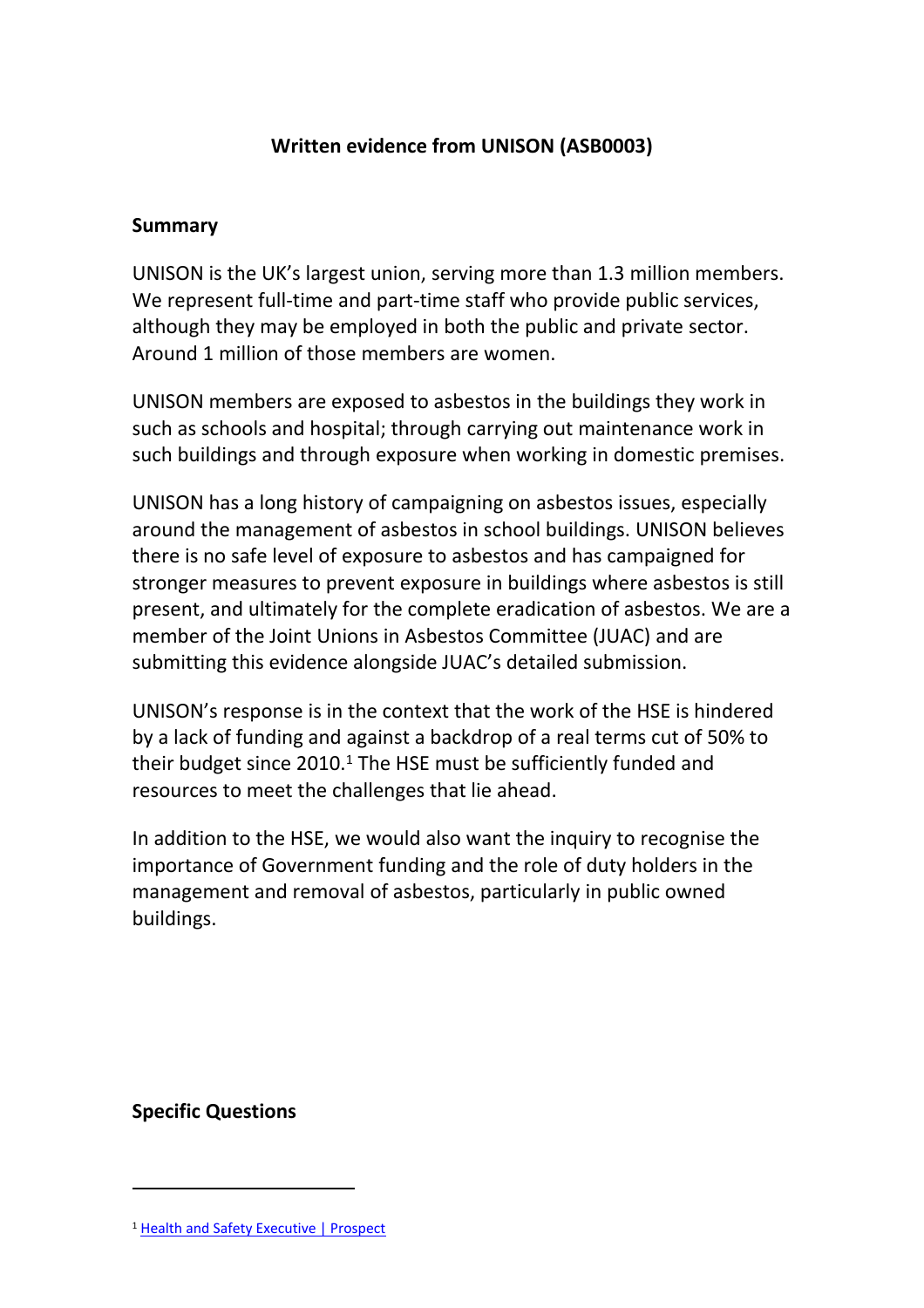## **1. What are the current risks posed by asbestos in the workplace? Which groups of workers are most at risk?**

The Great Britain Occupational Mesothelioma Statistics provide details of the risk to occupational groups from exposure to asbestos 30 to 50 years ago.

Whilst we recognise that historically men in building and heavy industries were more at risk, we are concerned about the rise in rates of mesothelioma in women in recent years. According to the HSE's latest report, occupations that do show increased risk in women are not those where the direct handling of asbestos materials at work was likely to have been taking place routinely. Many of these deaths may reflect environmental asbestos exposure, which potentially included any exposures accrued indirectly in the working environment (eg. due to disturbance by others working nearby). An example would be the significantly elevated rate for women under SIC 413, Administrative Occupations Records, working as record clerks, ward clerks or office or ward clerks in hospitals.<sup>2</sup>

Many of these exposures will have occurred to women working in buildings such as schools and hospitals. The report by JUAC highlights the continued risk to those working in CLASP-type schools and a suggests a third tidal wave for occupants in schools after 1980<sup>3</sup> The Health and Safety Executive's latest statistics report also indicates that the proportional mortality ration (PMR) for teaching and educational professionals is significantly higher than average, indicating that working in school buildings is a risk not just for professional groups but also groups with smaller representation in the statistics including teaching assistants, caretakers, support and maintenance staff.

A BBC Freedom of Information request and investigation on asbestos in hospitals suggests that about nine out of ten hospitals contain asbestos.<sup>4</sup> This is not surprising given the age of some of the hospital estate but what is of concern is the state of the estate. The Kings Fund analysed data on backlogs to NHS maintenance identifying significant safety concerns about the state of some hospital buildings.<sup>5</sup>

<sup>&</sup>lt;sup>2</sup> [Mesothelioma](https://www.hse.gov.uk/statistics/causdis/mesothelioma/mesothelioma-mortality-by-occupation.pdf) [mortality](https://www.hse.gov.uk/statistics/causdis/mesothelioma/mesothelioma-mortality-by-occupation.pdf) [by](https://www.hse.gov.uk/statistics/causdis/mesothelioma/mesothelioma-mortality-by-occupation.pdf) [occupation,](https://www.hse.gov.uk/statistics/causdis/mesothelioma/mesothelioma-mortality-by-occupation.pdf) [statistics](https://www.hse.gov.uk/statistics/causdis/mesothelioma/mesothelioma-mortality-by-occupation.pdf) [for](https://www.hse.gov.uk/statistics/causdis/mesothelioma/mesothelioma-mortality-by-occupation.pdf) [Great](https://www.hse.gov.uk/statistics/causdis/mesothelioma/mesothelioma-mortality-by-occupation.pdf) [Britain,](https://www.hse.gov.uk/statistics/causdis/mesothelioma/mesothelioma-mortality-by-occupation.pdf) [2021](https://www.hse.gov.uk/statistics/causdis/mesothelioma/mesothelioma-mortality-by-occupation.pdf) [\(hse.gov.uk\)](https://www.hse.gov.uk/statistics/causdis/mesothelioma/mesothelioma-mortality-by-occupation.pdf)

<sup>3</sup> [Resources](https://the-juac.co.uk/resources/) [|](https://the-juac.co.uk/resources/) [JUAC](https://the-juac.co.uk/resources/) [\(the-juac.co.uk\)](https://the-juac.co.uk/resources/)

<sup>4</sup> [Nine](https://www.bbc.co.uk/news/uk-england-45561384) [out](https://www.bbc.co.uk/news/uk-england-45561384) [of](https://www.bbc.co.uk/news/uk-england-45561384) [10](https://www.bbc.co.uk/news/uk-england-45561384) [NHS](https://www.bbc.co.uk/news/uk-england-45561384) [trusts](https://www.bbc.co.uk/news/uk-england-45561384) [have](https://www.bbc.co.uk/news/uk-england-45561384) [asbestos](https://www.bbc.co.uk/news/uk-england-45561384) [in](https://www.bbc.co.uk/news/uk-england-45561384) [hospitals](https://www.bbc.co.uk/news/uk-england-45561384) [-](https://www.bbc.co.uk/news/uk-england-45561384) [BBC](https://www.bbc.co.uk/news/uk-england-45561384) [News](https://www.bbc.co.uk/news/uk-england-45561384)

<sup>&</sup>lt;sup>5</sup> [The](https://www.kingsfund.org.uk/blog/2019/10/ERIC-data-nhs-estate) [deteriorating](https://www.kingsfund.org.uk/blog/2019/10/ERIC-data-nhs-estate) [state](https://www.kingsfund.org.uk/blog/2019/10/ERIC-data-nhs-estate) [of](https://www.kingsfund.org.uk/blog/2019/10/ERIC-data-nhs-estate) [the](https://www.kingsfund.org.uk/blog/2019/10/ERIC-data-nhs-estate) [NHS](https://www.kingsfund.org.uk/blog/2019/10/ERIC-data-nhs-estate) [estate](https://www.kingsfund.org.uk/blog/2019/10/ERIC-data-nhs-estate) [|](https://www.kingsfund.org.uk/blog/2019/10/ERIC-data-nhs-estate) The [King's](https://www.kingsfund.org.uk/blog/2019/10/ERIC-data-nhs-estate) [Fund](https://www.kingsfund.org.uk/blog/2019/10/ERIC-data-nhs-estate) [\(kingsfund.org.uk\)](https://www.kingsfund.org.uk/blog/2019/10/ERIC-data-nhs-estate)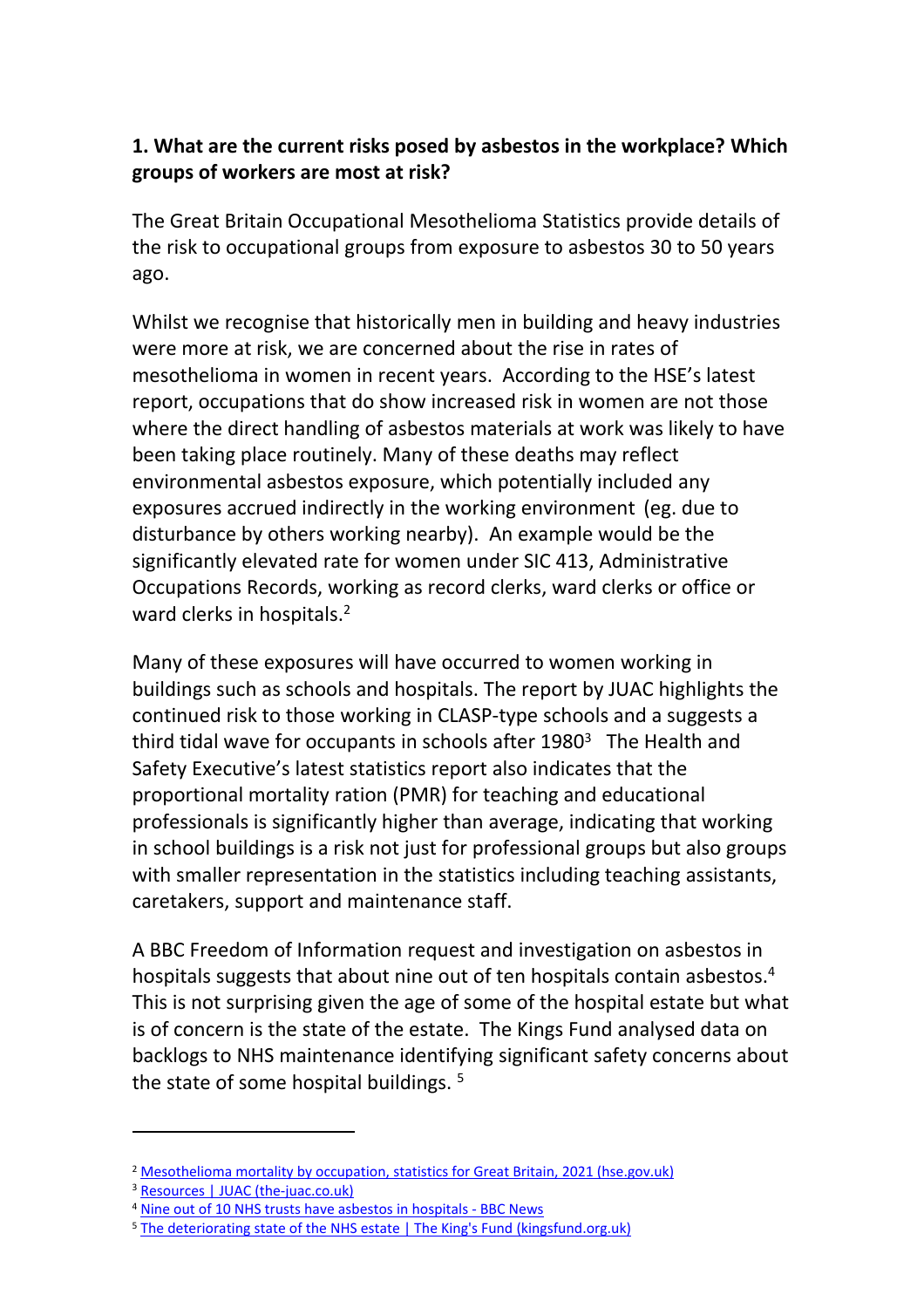## **2. How effective is the current legislative and regulatory framework for the management of asbestos?**

The current regulatory regime sets a minimum framework for the management of asbestos in buildings. However, regulations for managing asbestos in the workplace, will never fully protect workers from risk. As long as asbestos is found in any place where someone could be exposed, there will be a danger. The only way we can eradicate mesothelioma in Britain is by safely removing asbestos from buildings.

There are gaps in terms of the management of asbestos in domestic premises and the subsequent risk to those working in domestic premises.

The regulations could also be strengthened by mandating training and awareness for those who are duty holders and work in buildings where asbestos is present to reduce the risk of incidental exposures. The Governments own Asbestos Management Assurance Process report found deficiencies in the way duty holders in schools understood and followed through on the management of asbestos. <sup>6</sup>

Our key concern is the application of the regulations by duty holders and a lack of proactive inspections and enforcement by the Health and Safety Executive, particularly where is evidence of duty holders carrying out surveys but then not acting on the findings in line with the management regulations.<sup>7</sup>

# **3. How does HSE's approach to managing asbestos compare to the approach taken in other countries? Are there lessons that the UK could learn from best practice elsewhere?**

We recognise that rising rates of mesothelioma deaths is a global issue. We are also aware that a number of countries have an eradication plan and support their commitments to safely remove asbestos from public buildings. European member States are already pursuing programmes of asbestos removal from the built environment with clear timelines, including Poland (2032), the Netherlands (removal of all asbestos roofs by 2024), and Flanders/Belgium (remove an estimated 2.09 million tonnes of asbestos containing materials by 2040). As highlighted in the JUAC report, we believe the UK should be following the same approach.

<sup>6</sup> [Asbestos](https://assets.publishing.service.gov.uk/government/uploads/system/uploads/attachment_data/file/906343/AMAP_Report_2019.pdf) [management](https://assets.publishing.service.gov.uk/government/uploads/system/uploads/attachment_data/file/906343/AMAP_Report_2019.pdf) [assurance](https://assets.publishing.service.gov.uk/government/uploads/system/uploads/attachment_data/file/906343/AMAP_Report_2019.pdf) [process](https://assets.publishing.service.gov.uk/government/uploads/system/uploads/attachment_data/file/906343/AMAP_Report_2019.pdf) [\(AMAP\)](https://assets.publishing.service.gov.uk/government/uploads/system/uploads/attachment_data/file/906343/AMAP_Report_2019.pdf) [report](https://assets.publishing.service.gov.uk/government/uploads/system/uploads/attachment_data/file/906343/AMAP_Report_2019.pdf) [\(publishing.service.gov.uk\)](https://assets.publishing.service.gov.uk/government/uploads/system/uploads/attachment_data/file/906343/AMAP_Report_2019.pdf)

<sup>7</sup> [Council](https://london.unison.org.uk/2015/06/03/council-fined-for-putting-employees-at-asbestos-risk/) [fined](https://london.unison.org.uk/2015/06/03/council-fined-for-putting-employees-at-asbestos-risk/) [for](https://london.unison.org.uk/2015/06/03/council-fined-for-putting-employees-at-asbestos-risk/) [putting](https://london.unison.org.uk/2015/06/03/council-fined-for-putting-employees-at-asbestos-risk/) [employees](https://london.unison.org.uk/2015/06/03/council-fined-for-putting-employees-at-asbestos-risk/) [at](https://london.unison.org.uk/2015/06/03/council-fined-for-putting-employees-at-asbestos-risk/) [asbestos](https://london.unison.org.uk/2015/06/03/council-fined-for-putting-employees-at-asbestos-risk/) [risk](https://london.unison.org.uk/2015/06/03/council-fined-for-putting-employees-at-asbestos-risk/) [|](https://london.unison.org.uk/2015/06/03/council-fined-for-putting-employees-at-asbestos-risk/) [Article,](https://london.unison.org.uk/2015/06/03/council-fined-for-putting-employees-at-asbestos-risk/) [News](https://london.unison.org.uk/2015/06/03/council-fined-for-putting-employees-at-asbestos-risk/) [|](https://london.unison.org.uk/2015/06/03/council-fined-for-putting-employees-at-asbestos-risk/) [News](https://london.unison.org.uk/2015/06/03/council-fined-for-putting-employees-at-asbestos-risk/) [|](https://london.unison.org.uk/2015/06/03/council-fined-for-putting-employees-at-asbestos-risk/) [UNISON](https://london.unison.org.uk/2015/06/03/council-fined-for-putting-employees-at-asbestos-risk/) [Greater](https://london.unison.org.uk/2015/06/03/council-fined-for-putting-employees-at-asbestos-risk/) [London](https://london.unison.org.uk/2015/06/03/council-fined-for-putting-employees-at-asbestos-risk/)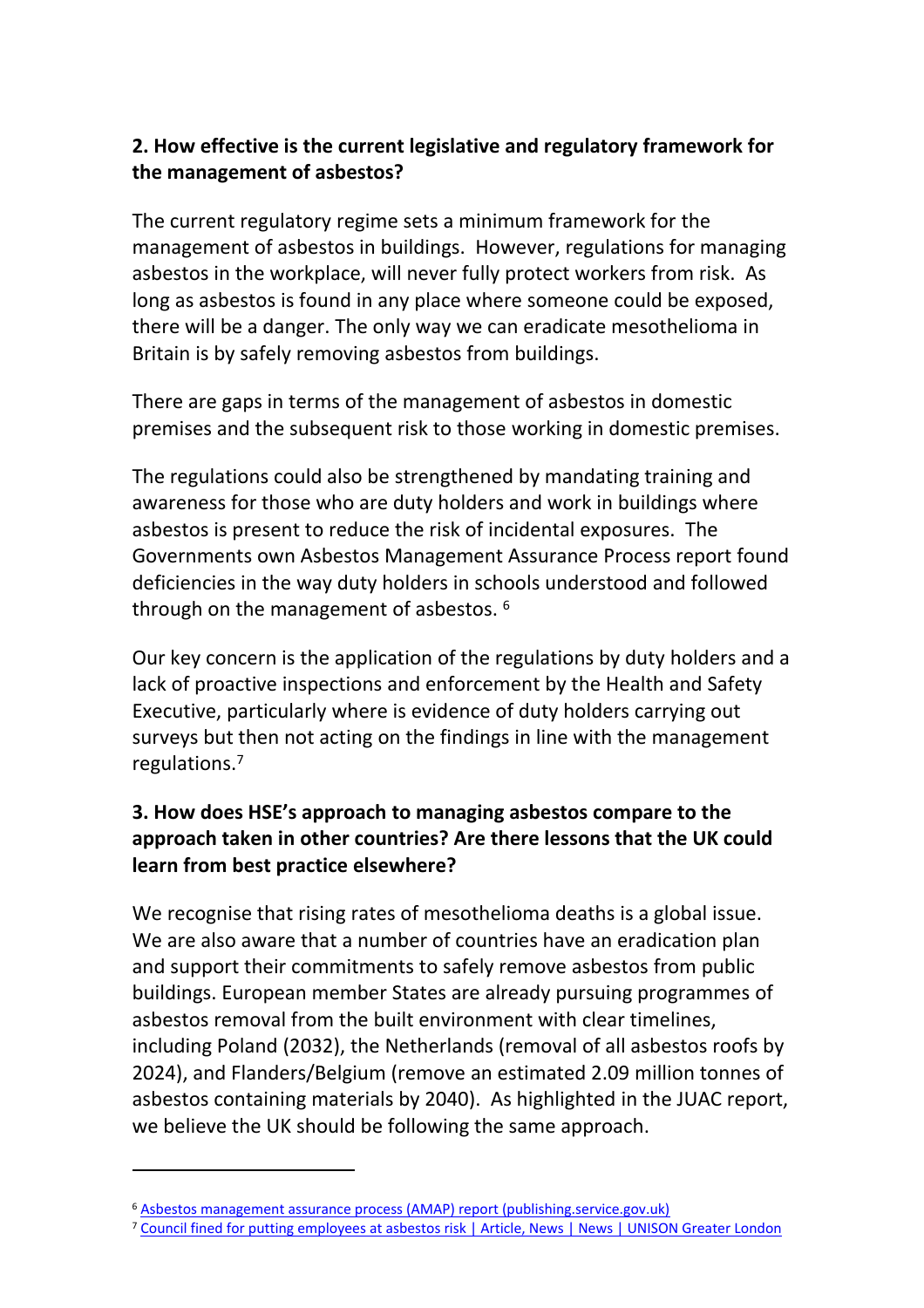## **4. Does HSE keep adequate records of asbestos in public buildings?**

This is currently the responsibility of the duty holder, not the HSE. We do not believe this is a role for the HSE. All records held on asbestos in public buildings should be readily accessible and available for union health and safety reps, workers and contractors to access. As a member of JUAC we support a policy of openness about asbestos in schools, with parents and school staff being updated annually about the presence and condition of asbestos in their school and the steps being taken to manage it.

## **5. Does HSE commit adequate resources to asbestos management in line with the level of risk?**

We are concerned that the HSE's response to the management of asbestos from both a policy and enforcement perspective is hindered by a lack of funding and against a backdrop of a real terms cut of 50% to their budget since 2010. The HSE must be sufficiently funded and resourced to meet the challenges of tackling asbestos in buildings and the risk to occupants, that lies ahead. Since the Young and Lofstedt reviews, much of the public sector being classed as 'low risk environments', compared to construction sites and agriculture and proactive inspection on the management of asbestos is lacking in schools and buildings like hospitals.<sup>89</sup>

# **6. How robust is the available data about the risks and impact of asbestos in the workplace? What gaps in evidence need to be filled?**

We are concerned that asbestos deaths to those aged 75 and over are not captured in the occupational statistics and due to the latency of mesothelioma, are concerned that this is a significant gap in the data.

# **7. How effectively does HSE engage with external stakeholders and experts about its approach to the regulation of asbestos?**

Engagement with trade unions at a national level does happen, however this can sometimes be piecemeal. Due to the seriousness of the issue, the establishment of a formal HSE tripartite committee should be explored.

<sup>8</sup> [Common](https://www.hse.gov.uk/aboutus/commonsense/index.htm) [Sense](https://www.hse.gov.uk/aboutus/commonsense/index.htm) [Common](https://www.hse.gov.uk/aboutus/commonsense/index.htm) [Safety](https://www.hse.gov.uk/aboutus/commonsense/index.htm) [\(hse.gov.uk\)](https://www.hse.gov.uk/aboutus/commonsense/index.htm)

<sup>9</sup> [Reclaiming](https://www.gov.uk/government/publications/reclaiming-health-and-safety-for-all-lofstedt-report) [health](https://www.gov.uk/government/publications/reclaiming-health-and-safety-for-all-lofstedt-report) [and](https://www.gov.uk/government/publications/reclaiming-health-and-safety-for-all-lofstedt-report) [safety](https://www.gov.uk/government/publications/reclaiming-health-and-safety-for-all-lofstedt-report) [for](https://www.gov.uk/government/publications/reclaiming-health-and-safety-for-all-lofstedt-report) [all](https://www.gov.uk/government/publications/reclaiming-health-and-safety-for-all-lofstedt-report) [\(Löfstedt](https://www.gov.uk/government/publications/reclaiming-health-and-safety-for-all-lofstedt-report) [report\)](https://www.gov.uk/government/publications/reclaiming-health-and-safety-for-all-lofstedt-report) [-](https://www.gov.uk/government/publications/reclaiming-health-and-safety-for-all-lofstedt-report) [GOV.UK](https://www.gov.uk/government/publications/reclaiming-health-and-safety-for-all-lofstedt-report) [\(www.gov.uk\)](https://www.gov.uk/government/publications/reclaiming-health-and-safety-for-all-lofstedt-report)